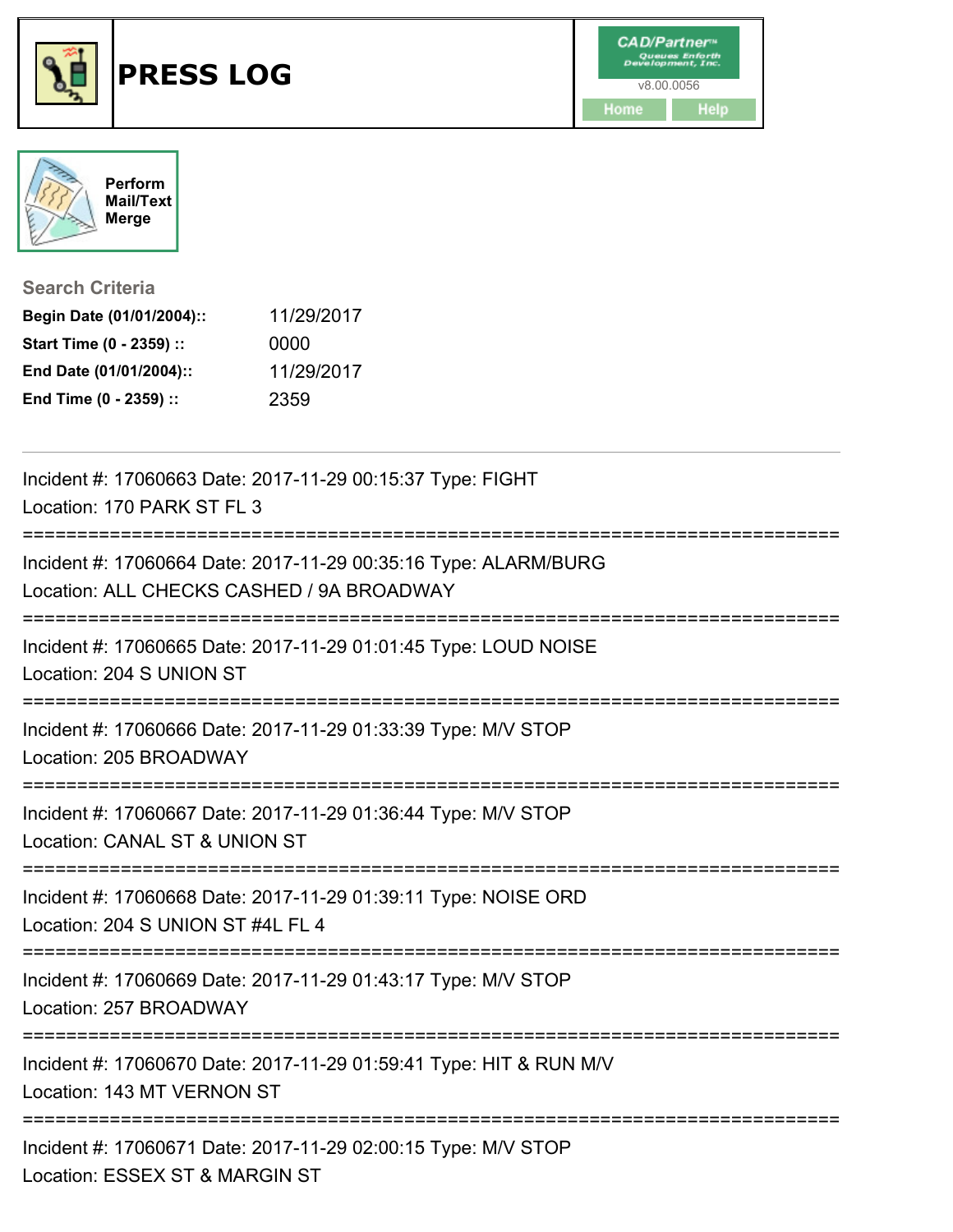| Incident #: 17060672 Date: 2017-11-29 02:06:14 Type: M/V STOP<br>Location: JACKSON ST & OAK ST                             |
|----------------------------------------------------------------------------------------------------------------------------|
| Incident #: 17060673 Date: 2017-11-29 02:17:34 Type: M/V STOP<br>Location: LAWRENCE ST & PARK ST                           |
| Incident #: 17060677 Date: 2017-11-29 02:29:49 Type: NOTIFICATION<br>Location: 45 SPRINGFIELD ST #2 FL 2                   |
| Incident #: 17060674 Date: 2017-11-29 02:31:54 Type: M/V STOP<br>Location: CAMBRIDGE ST & WINTHROP AV                      |
| Incident #: 17060675 Date: 2017-11-29 02:32:07 Type: ALARM/BURG<br>Location: COMMUNITY DAYCARE / 73 PROSPECT ST            |
| Incident #: 17060676 Date: 2017-11-29 02:32:27 Type: M/V STOP<br>Location: 134 WEST ST                                     |
| Incident #: 17060678 Date: 2017-11-29 02:35:21 Type: BUILDING CHK<br>Location: TMOBILE / 73 WINTHROP AV                    |
| Incident #: 17060679 Date: 2017-11-29 02:41:33 Type: M/V STOP<br>Location: ANDOVER ST & BEACON ST                          |
| Incident #: 17060680 Date: 2017-11-29 03:10:37 Type: MEDIC SUPPORT<br>Location: 21 EASTON ST                               |
| Incident #: 17060681 Date: 2017-11-29 03:15:06 Type: ALARM/BURG<br>Location: 73 PROSPECT ST                                |
| Incident #: 17060682 Date: 2017-11-29 03:19:39 Type: ALARM/BURG<br>Location: COMMUNITY DAY CHARTER SCHOOL / 73 PROSPECT ST |
| Incident #: 17060683 Date: 2017-11-29 03:21:42 Type: M/V STOP<br>Location: ARLINGTON ST & TENNEY ST                        |
| Incident #: 17060684 Date: 2017-11-29 04:09:32 Type: SUS PERS/MV<br>Location: 551 MT VERNON ST                             |
| Incident #: 17060685 Date: 2017-11-29 04:10:00 Type: M/V STOP<br>Location: PARKER ST & SALEM ST                            |

===========================================================================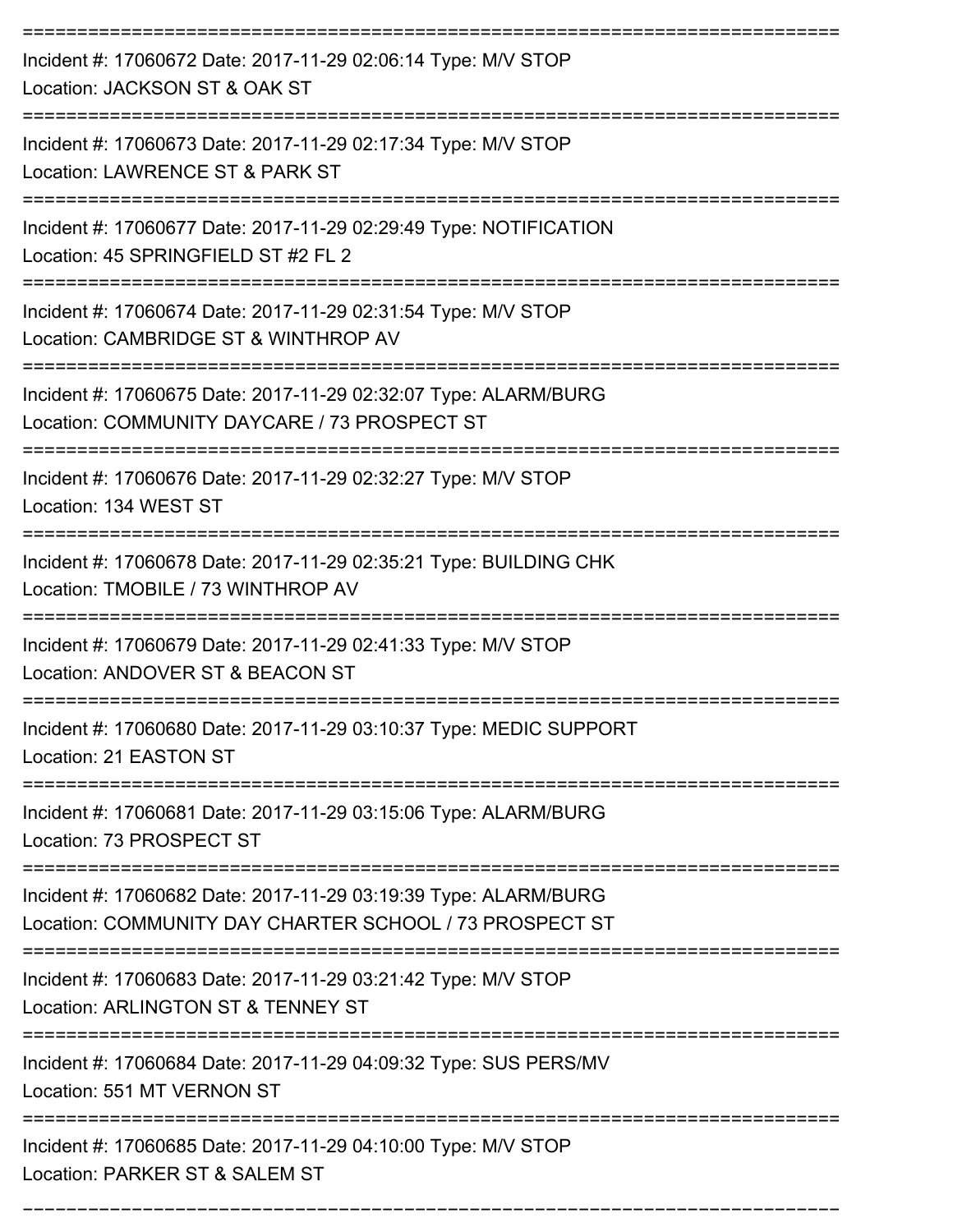| Incident #: 17060686 Date: 2017-11-29 04:17:56 Type: ALARM/BURG<br>Location: JIMENEZ SUPER MARKET / 117 NEWBURY ST         |
|----------------------------------------------------------------------------------------------------------------------------|
| Incident #: 17060687 Date: 2017-11-29 04:42:33 Type: ALARM/BURG<br>Location: COMMUNITY DAY CHARTER SCHOOL / 73 PROSPECT ST |
| Incident #: 17060688 Date: 2017-11-29 04:55:59 Type: ALARM/BURG<br>Location: LAWRENCE GULF / 233 WINTHROP AV               |
| Incident #: 17060689 Date: 2017-11-29 05:06:48 Type: M/V STOP<br>Location: ANDOVER ST & WINTHROP AV                        |
| Incident #: 17060690 Date: 2017-11-29 06:36:41 Type: ALARM/BURG<br>Location: RESD; LYDIA LEON / 8 LEXINGTON ST             |
| Incident #: 17060691 Date: 2017-11-29 07:07:51 Type: AUTO ACC/NO PI<br>Location: 10 RAILROAD ST                            |
| Incident #: 17060692 Date: 2017-11-29 07:18:41 Type: AUTO ACC/NO PI<br>Location: 43 BUSWELL ST                             |
| Incident #: 17060693 Date: 2017-11-29 07:26:13 Type: ALARM/BURG<br>Location: FERNANDEZ BEAUTY / 402 BROADWAY #1            |
| Incident #: 17060694 Date: 2017-11-29 07:32:34 Type: ALARM/BURG<br>Location: LCW BLDG#11 SIDE OFFICES / 50 ISLAND ST       |
| Incident #: 17060695 Date: 2017-11-29 07:37:56 Type: CLOSE STREET<br>Location: CHICKERING ST & CUTLER ST                   |
| Incident #: 17060696 Date: 2017-11-29 07:39:00 Type: MV/BLOCKING<br>Location: 25 SHERIDAN ST                               |
| Incident #: 17060697 Date: 2017-11-29 07:51:02 Type: MAL DAMAGE<br>Location: 472 HIGH ST                                   |
| Incident #: 17060698 Date: 2017-11-29 08:02:50 Type: CLOSE STREET<br>Location: LAWRENCE ST & TRENTON ST                    |
| Incident #: 17060699 Date: 2017-11-29 08:12:31 Type: LIC PLATE STO<br>Location: 2 MUSEUM SQ                                |
|                                                                                                                            |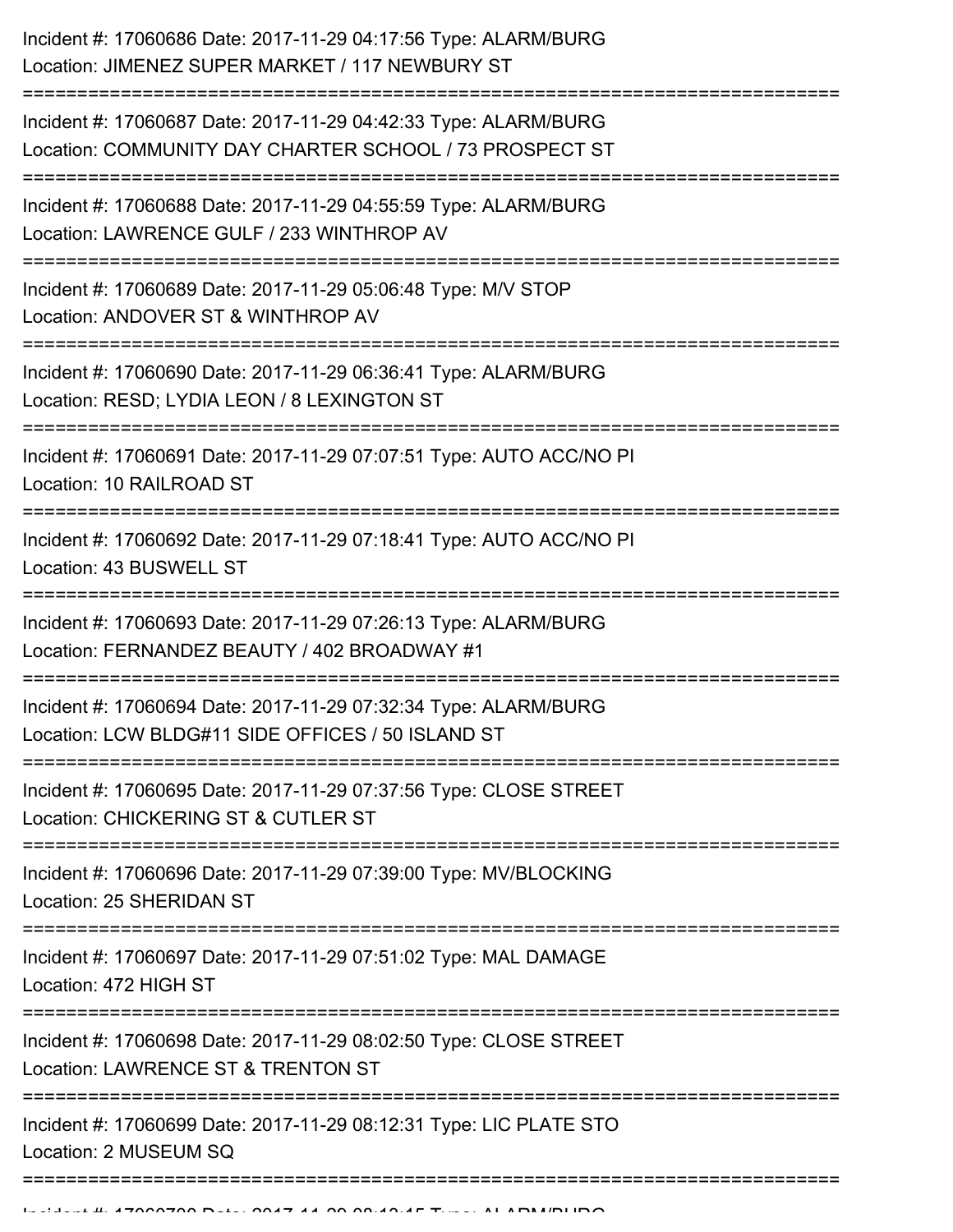| Location: DOLLAR DEAL STORE / 19 OXFORD ST                                                               |
|----------------------------------------------------------------------------------------------------------|
| Incident #: 17060701 Date: 2017-11-29 08:41:15 Type: CLOSE STREET<br>Location: AMES ST & TEXAS AV        |
| Incident #: 17060702 Date: 2017-11-29 08:57:21 Type: CK WELL BEING<br>Location: 21 EASTON ST             |
| Incident #: 17060703 Date: 2017-11-29 08:59:01 Type: UNKNOWN PROB<br>Location: 132 GILBERT ST            |
| Incident #: 17060704 Date: 2017-11-29 09:02:50 Type: LARCENY/MV/PAST<br><b>Location: 82 ARLINGTON ST</b> |
| Incident #: 17060705 Date: 2017-11-29 09:04:57 Type: SUS PERS/MV<br>Location: 11 HOBSON ST               |
| Incident #: 17060706 Date: 2017-11-29 09:27:36 Type: PARK & WALK<br>Location: 205 BROADWAY               |
| Incident #: 17060707 Date: 2017-11-29 09:56:10 Type: INVEST CONT<br>Location: 233 HAVERHILL ST           |
| Incident #: 17060708 Date: 2017-11-29 10:04:21 Type: M/V STOP<br>Location: 99 LOWELL ST                  |
| Incident #: 17060709 Date: 2017-11-29 10:18:07 Type: SUS PERS/MV<br>Location: LOWELL ST & TOWER HILL ST  |
| Incident #: 17060710 Date: 2017-11-29 10:20:59 Type: M/V STOP<br>Location: 40 WINTHROP AV                |
| Incident #: 17060711 Date: 2017-11-29 10:26:16 Type: MV/BLOCKING<br>Location: TOW / 256 ESSEX ST         |
| Incident #: 17060712 Date: 2017-11-29 10:49:11 Type: M/V STOP<br>Location: 439 S UNION ST                |
| Incident #: 17060713 Date: 2017-11-29 10:55:06 Type: M/V STOP<br>Location: LOWELL ST & RIVERSIDE DR      |
| Incident #: 17060714 Date: 2017-11-29 10:56:36 Type: NOTIFICATION                                        |

Location: 170 AMESBURY ST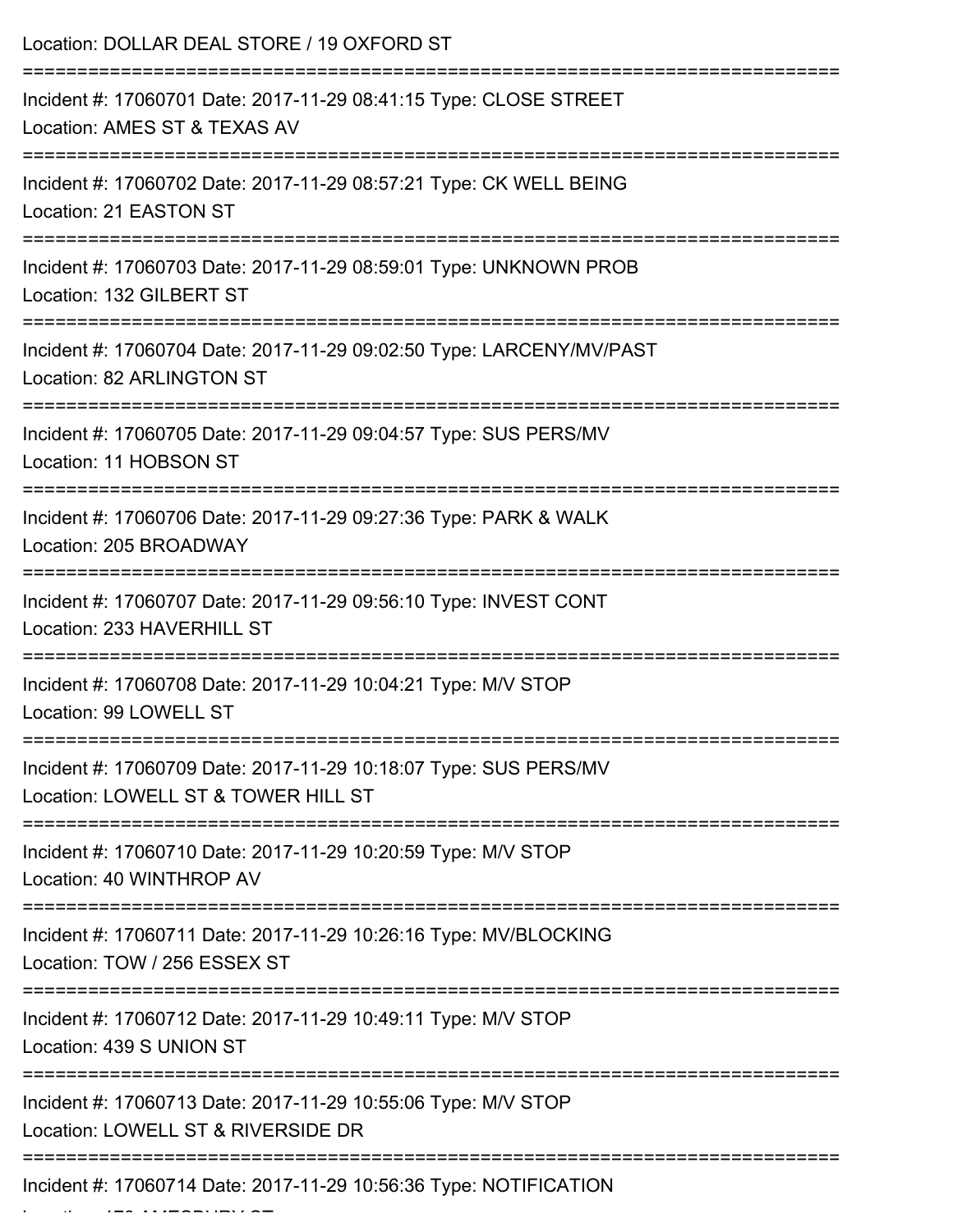| Incident #: 17060715 Date: 2017-11-29 10:57:28 Type: DISTURBANCE<br>Location: ESSEX TOWERS / 18 FRANKLIN ST                 |
|-----------------------------------------------------------------------------------------------------------------------------|
| Incident #: 17060716 Date: 2017-11-29 10:58:58 Type: NOTIFICATION<br>Location: 186 E HAVERHILL ST                           |
| Incident #: 17060719 Date: 2017-11-29 11:19:31 Type: MISSING PERS<br>Location: 17 CANAL ST                                  |
| Incident #: 17060717 Date: 2017-11-29 11:22:46 Type: SUS PERS/MV<br>Location: ESSEX ST & WINTER ST                          |
| Incident #: 17060718 Date: 2017-11-29 11:23:35 Type: AUTO ACC/NO PI<br>Location: 338 LOWELL ST                              |
| Incident #: 17060720 Date: 2017-11-29 11:25:47 Type: M/V STOP<br>Location: AMES ST & LOWELL ST                              |
| Incident #: 17060721 Date: 2017-11-29 11:37:33 Type: SUS PERS/MV<br>Location: 37 BELLEVUE ST                                |
| Incident #: 17060722 Date: 2017-11-29 11:45:29 Type: M/V STOP<br>Location: AMHERST ST & ANDOVER ST                          |
| Incident #: 17060723 Date: 2017-11-29 11:57:45 Type: M/V STOP<br>Location: BROADWAY & TREMONT ST                            |
| ---------------------------<br>Incident #: 17060724 Date: 2017-11-29 12:03:30 Type: TRESPASSING<br>Location: 70 N PARISH RD |
| Incident #: 17060725 Date: 2017-11-29 12:27:26 Type: SUS PERS/MV<br>Location: MAYFLOWER ST & STEARNS AV                     |
| Incident #: 17060726 Date: 2017-11-29 12:29:15 Type: AUTO ACC/NO PI<br>Location: 135 BERKELEY ST                            |
| Incident #: 17060727 Date: 2017-11-29 12:30:01 Type: COURT DOC SERVE<br>Location: 3 DURHAM ST FL 1                          |
| Incident #: 17060728 Date: 2017-11-29 12:31:35 Type: INVEST CONT<br>Location: 76 MELVIN ST #2                               |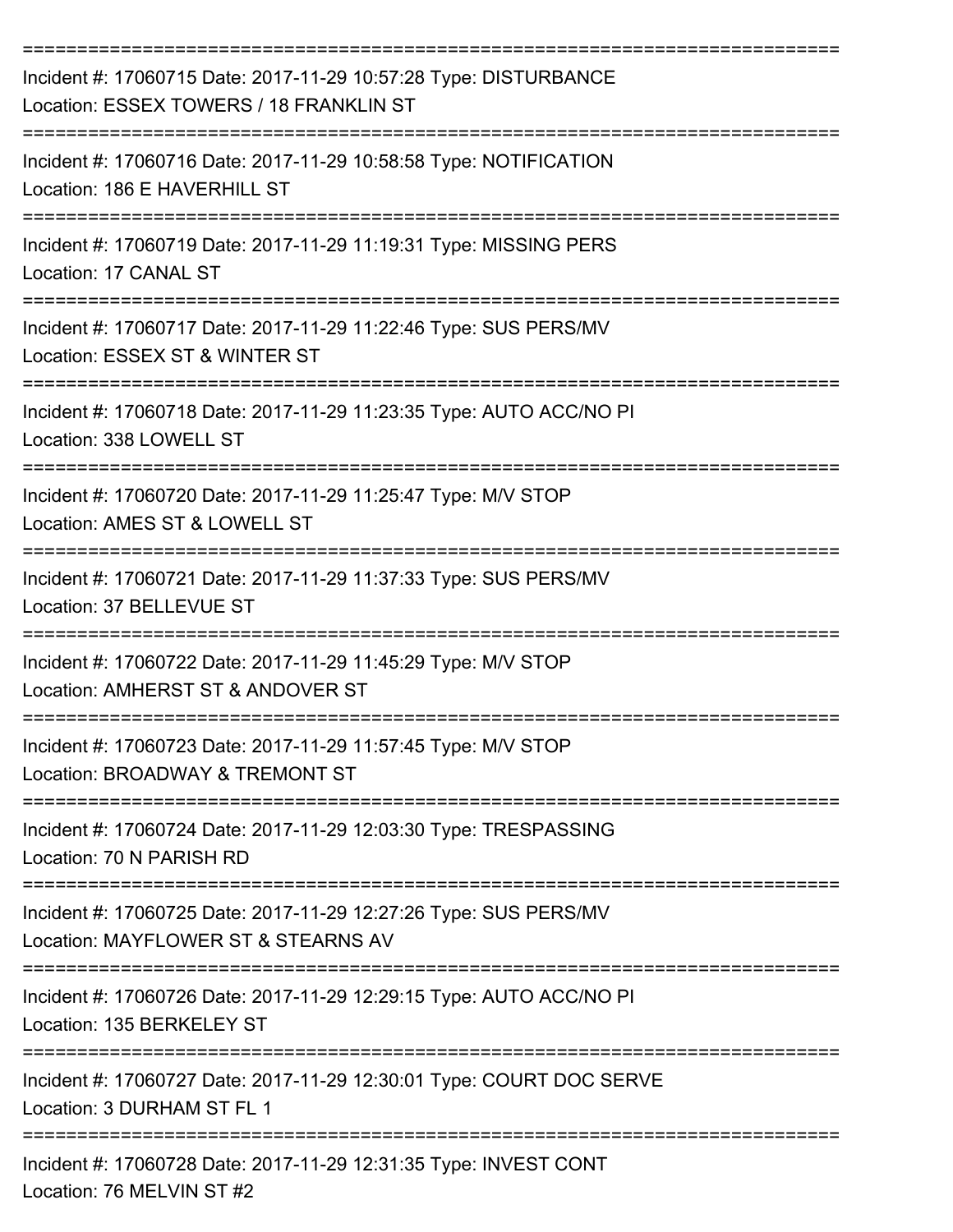| Incident #: 17060729 Date: 2017-11-29 12:35:47 Type: M/V STOP<br><b>Location: AMES ST</b>                                             |
|---------------------------------------------------------------------------------------------------------------------------------------|
| Incident #: 17060731 Date: 2017-11-29 12:40:49 Type: INVEST CONT<br>Location: 147 HAVERHILL ST                                        |
| Incident #: 17060732 Date: 2017-11-29 12:41:16 Type: A&B D/W PAST<br>Location: PARKER ST & ANDOVER ST<br>---------------------------- |
| Incident #: 17060730 Date: 2017-11-29 12:41:18 Type: M/V STOP<br>Location: COMMON ST & JACKSON ST                                     |
| Incident #: 17060733 Date: 2017-11-29 12:49:30 Type: GENERAL SERV<br>Location: 114 WALNUT ST #1                                       |
| Incident #: 17060734 Date: 2017-11-29 12:57:27 Type: ANIMAL COMPL<br>Location: 42 BRADFORD ST #1A                                     |
| Incident #: 17060735 Date: 2017-11-29 13:01:01 Type: M/V STOP<br>Location: 267 MERRIMACK ST                                           |
| Incident #: 17060736 Date: 2017-11-29 13:12:54 Type: M/V STOP<br>Location: 20 WINTHROP AV                                             |
| Incident #: 17060737 Date: 2017-11-29 13:26:21 Type: GENERAL SERV<br>Location: 354 MERRIMACK ST                                       |
| Incident #: 17060738 Date: 2017-11-29 13:41:25 Type: TOW OF M/V<br>Location: 5 BROOK ST                                               |
| Incident #: 17060739 Date: 2017-11-29 14:25:23 Type: VIO CITY ORD<br>Location: LAWRENCE CATHOLIC ACADEMY / 101 PARKER ST              |
| Incident #: 17060740 Date: 2017-11-29 14:30:43 Type: MEDIC SUPPORT<br>Location: SOUTH LAWRENCE EAST / 165 CRAWFORD ST                 |
| Incident #: 17060741 Date: 2017-11-29 14:36:46 Type: GENERAL SERV<br>Location: DEN ROCK PARK / 341 WINTHROP AV                        |
| Incident #: 17060742 Date: 2017-11-29 14:43:04 Type: GENERAL SERV<br>Location: 43 APPLETON WY                                         |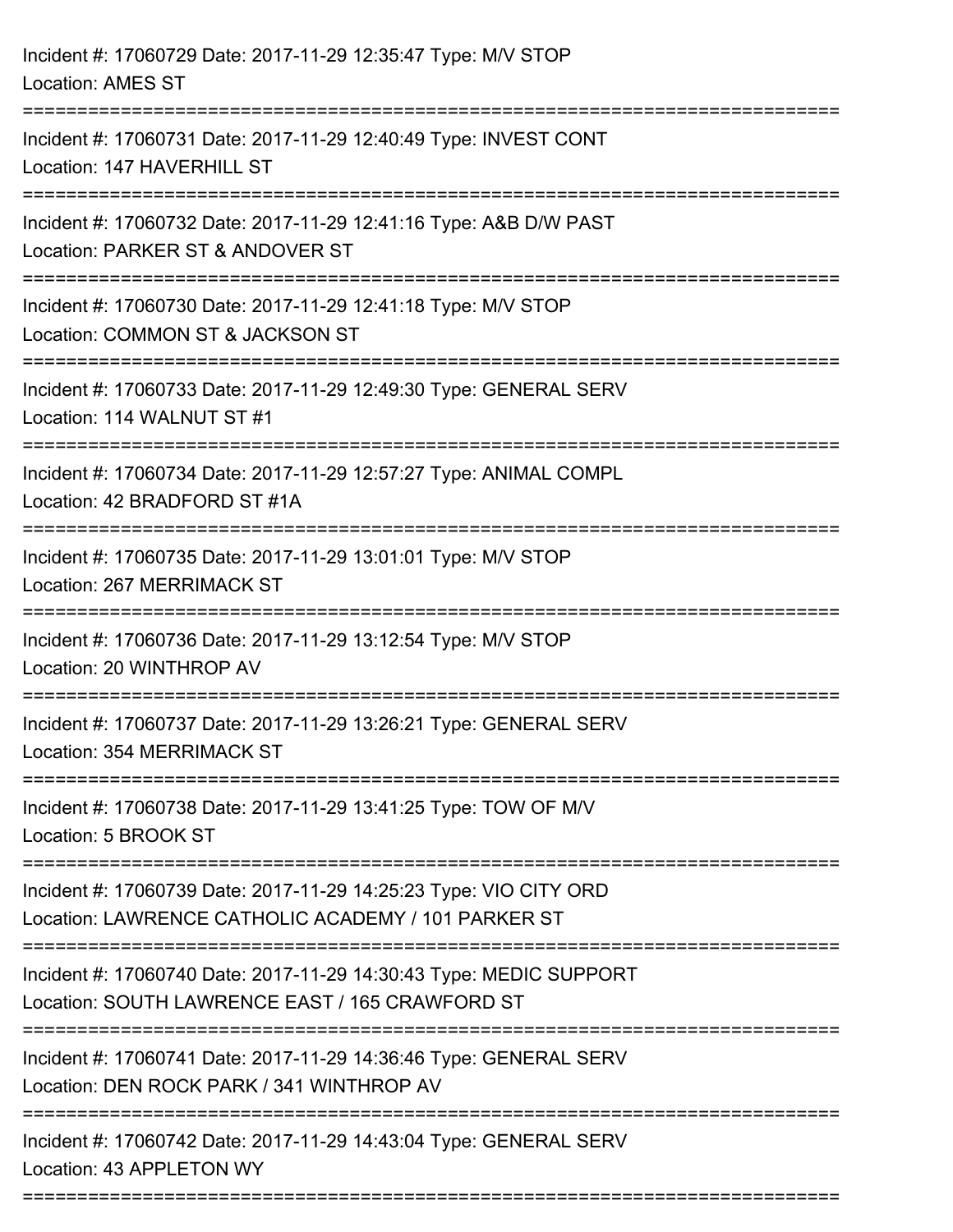| Incident #: 17060743 Date: 2017-11-29 14:56:43 Type: SUS PERS/MV<br>Location: 101 LOWELL ST                                              |
|------------------------------------------------------------------------------------------------------------------------------------------|
| Incident #: 17060745 Date: 2017-11-29 15:06:30 Type: A&B PAST<br>Location: 77 S UNION ST #211                                            |
| Incident #: 17060744 Date: 2017-11-29 15:06:42 Type: M/V STOP<br>Location: COMMON ST & JACKSON ST                                        |
| Incident #: 17060746 Date: 2017-11-29 15:17:04 Type: SUICIDE ATTEMPT<br>Location: WEATHERBEE SCHOOL / 75 NEWTON ST<br>================== |
| Incident #: 17060747 Date: 2017-11-29 15:18:58 Type: UNKNOWN PROB<br>Location: 17 BERKELEY ST                                            |
| Incident #: 17060748 Date: 2017-11-29 15:42:05 Type: SUICIDE ATTEMPT<br>Location: WETHERBEE SCHOOL / 75 NEWTON ST                        |
| Incident #: 17060749 Date: 2017-11-29 15:45:31 Type: 209A/SERVE<br>Location: 18 SUMMIT AV                                                |
| Incident #: 17060750 Date: 2017-11-29 15:49:26 Type: SUS PERS/MV<br>Location: 19 WINTER ST                                               |
| Incident #: 17060751 Date: 2017-11-29 15:50:49 Type: M/V STOP<br>Location: ESSEX ST & UNION ST                                           |
| Incident #: 17060752 Date: 2017-11-29 15:53:18 Type: 209A/SERVE<br>Location: 81 HAVERHILL ST                                             |
| Incident #: 17060753 Date: 2017-11-29 16:00:53 Type: M/V STOP<br>Location: JACKSON ST & METHUEN ST                                       |
| Incident #: 17060758 Date: 2017-11-29 16:08:05 Type: STOLEN PROP<br>Location: 14 BEACON ST                                               |
| Incident #: 17060754 Date: 2017-11-29 16:09:23 Type: DISTURBANCE<br>Location: 183 MARKET ST                                              |
| Incident #: 17060755 Date: 2017-11-29 16:11:13 Type: M/V STOP<br>Location: CANAL ST & UNION ST                                           |
|                                                                                                                                          |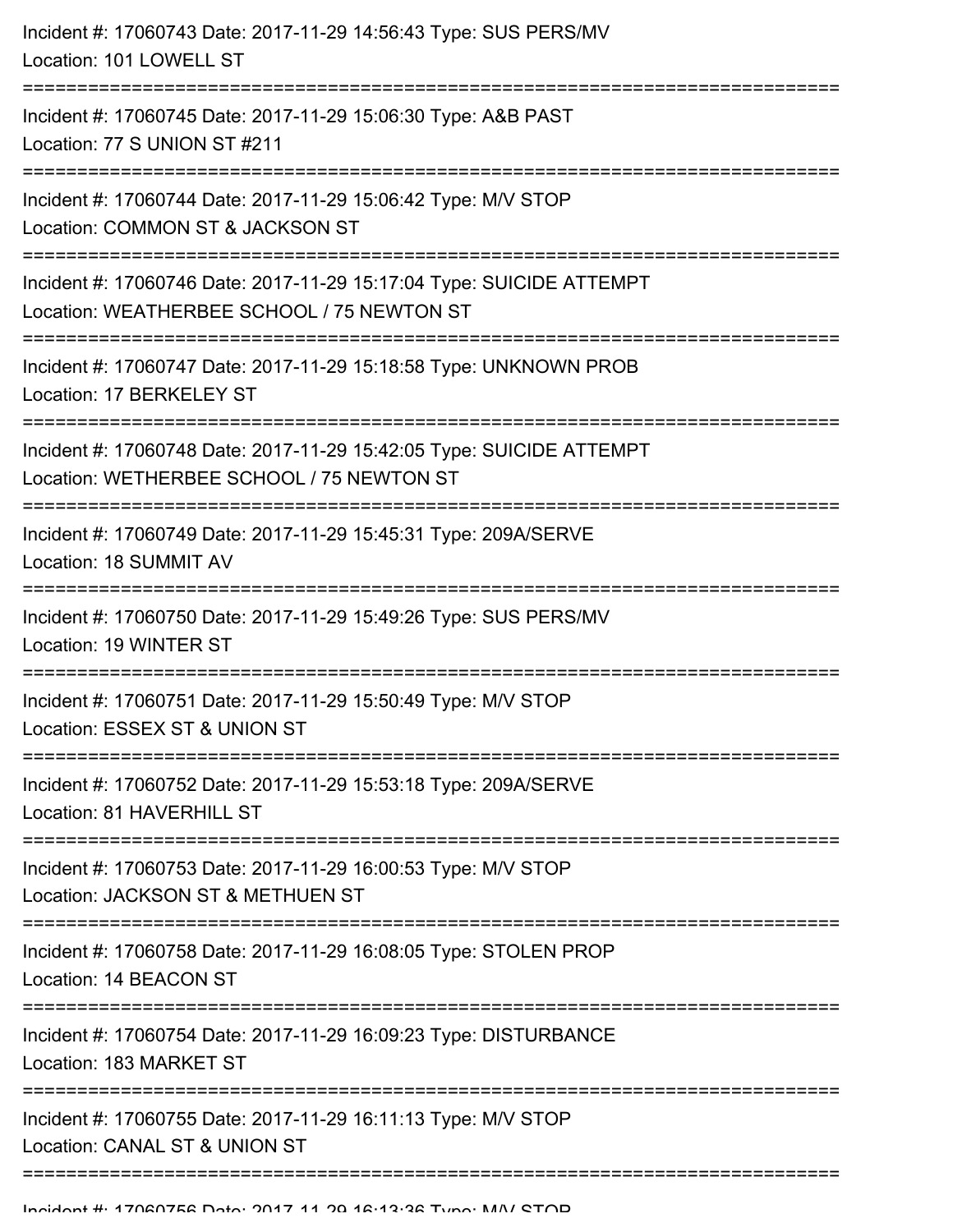Location: COMMON ST & JACKSON ST

| Incident #: 17060757 Date: 2017-11-29 16:14:16 Type: MEDIC SUPPORT<br>Location: 649 ANDOVER ST       |
|------------------------------------------------------------------------------------------------------|
| Incident #: 17060759 Date: 2017-11-29 16:34:31 Type: MV/BLOCKING<br>Location: 217 PROSPECT ST        |
| Incident #: 17060760 Date: 2017-11-29 16:35:40 Type: M/V STOP<br>Location: MERRIMACK ST & S BROADWAY |
| Incident #: 17060761 Date: 2017-11-29 16:44:01 Type: A&B D/W/ PROG<br>Location: 17 DURANT ST         |
| Incident #: 17060762 Date: 2017-11-29 16:45:22 Type: UNWANTEDGUEST<br>Location: 342 BROADWAY         |
| Incident #: 17060763 Date: 2017-11-29 17:01:28 Type: LARCENY/PAST<br>Location: 550 BROADWAY          |
| Incident #: 17060764 Date: 2017-11-29 17:04:18 Type: SUS PERS/MV<br>Location: 351 ESSEX ST           |
| Incident #: 17060765 Date: 2017-11-29 17:09:18 Type: 209A/SERVE<br>Location: 220 OSGOOD ST           |
| Incident #: 17060766 Date: 2017-11-29 17:11:06 Type: THREATS<br>Location: 38 NORRIS ST               |
| Incident #: 17060767 Date: 2017-11-29 17:34:33 Type: M/V STOP<br>Location: 33 BROADWAY               |
| Incident #: 17060768 Date: 2017-11-29 17:35:17 Type: 209A/SERVE<br><b>Location: 7 MCFARLIN CT</b>    |
| Incident #: 17060769 Date: 2017-11-29 17:37:54 Type: M/V STOP<br>Location: WOLCOTT & NEWTON          |
| Incident #: 17060770 Date: 2017-11-29 17:44:32 Type: M/V STOP<br>Location: 14 BODWELL ST             |
| Incident #: 17060771 Date: 2017-11-29 17:52:56 Type: M/V STOP                                        |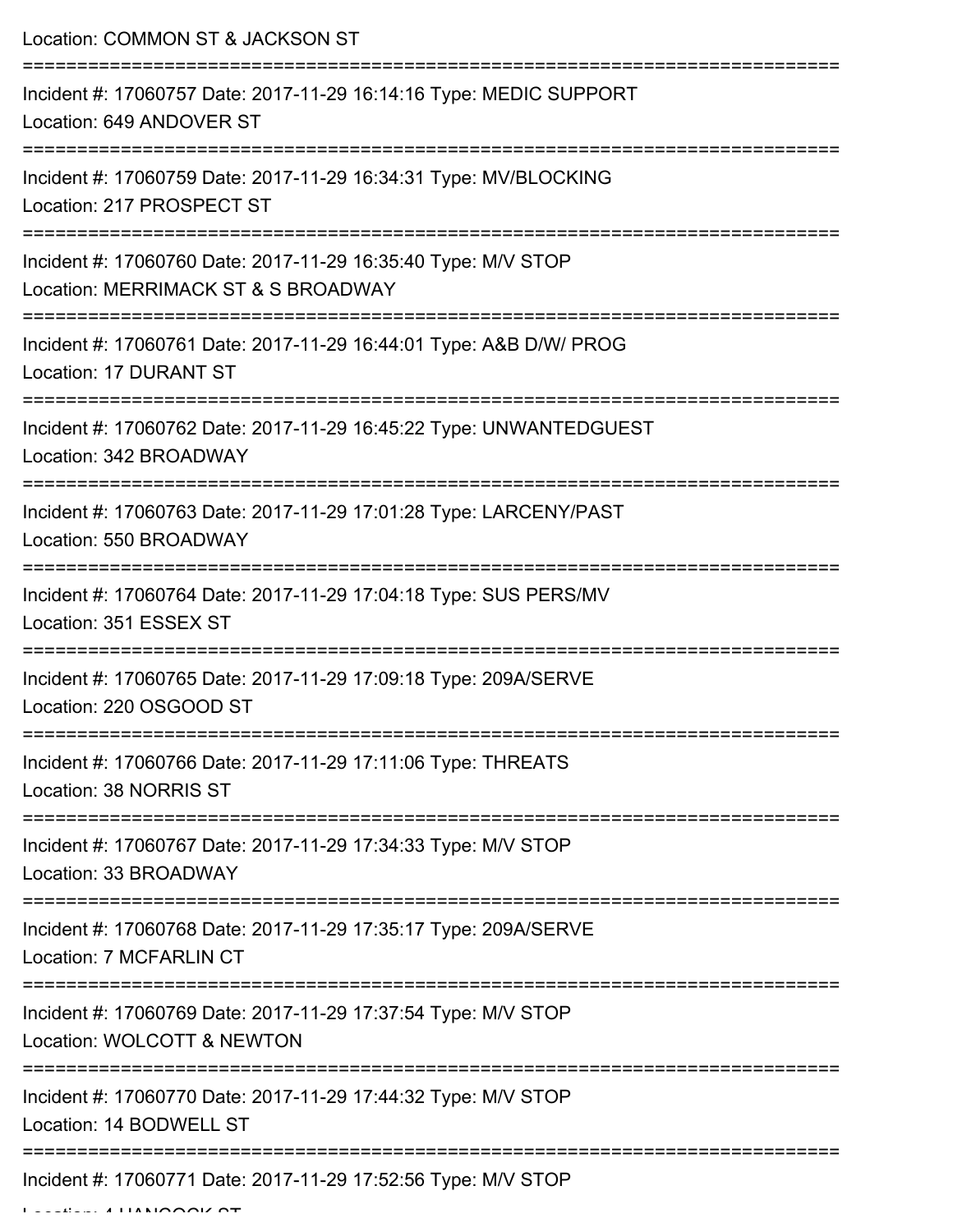| Incident #: 17060772 Date: 2017-11-29 17:54:03 Type: LIC PLATE STO<br>Location: 387 SALEM ST               |
|------------------------------------------------------------------------------------------------------------|
| Incident #: 17060773 Date: 2017-11-29 17:55:02 Type: M/V STOP<br>Location: BROADWAY & CONCORD ST           |
| Incident #: 17060774 Date: 2017-11-29 18:05:11 Type: M/V STOP<br>Location: FRANKLIN ST & HAVERHILL ST      |
| Incident #: 17060775 Date: 2017-11-29 18:18:37 Type: SUS PERS/MV<br>Location: 14 ROYAL ST                  |
| Incident #: 17060776 Date: 2017-11-29 18:20:39 Type: M/V STOP<br>Location: BROADWAY & HAVERHILL ST         |
| Incident #: 17060777 Date: 2017-11-29 18:21:28 Type: M/V STOP<br>Location: AMESBURY ST & COMMON ST         |
| Incident #: 17060778 Date: 2017-11-29 18:32:13 Type: FIGHT<br>Location: 151 BEACON AV #8                   |
| Incident #: 17060779 Date: 2017-11-29 18:43:35 Type: M/V STOP<br>Location: BROADWAY & METHUEN ST           |
| Incident #: 17060780 Date: 2017-11-29 18:44:34 Type: WARRANT SERVE<br>Location: 65 MIDDLEBURY ST           |
| Incident #: 17060781 Date: 2017-11-29 18:52:04 Type: M/V STOP<br>Location: BROADWAY & CROSS ST             |
| Incident #: 17060782 Date: 2017-11-29 19:04:24 Type: STOL/MV/PAS<br>Location: 144 HOWARD ST                |
| Incident #: 17060783 Date: 2017-11-29 19:13:23 Type: SUS PERS/MV<br>Location: 50 BROADWAY                  |
| Incident #: 17060784 Date: 2017-11-29 19:26:25 Type: M/V STOP<br>Location: BROADWAY & HAVERHILL ST         |
| Incident #: 17060785 Date: 2017-11-29 19:32:56 Type: MEDIC SUPPORT<br>Location: MCDONALDS / 599 ANDOVER ST |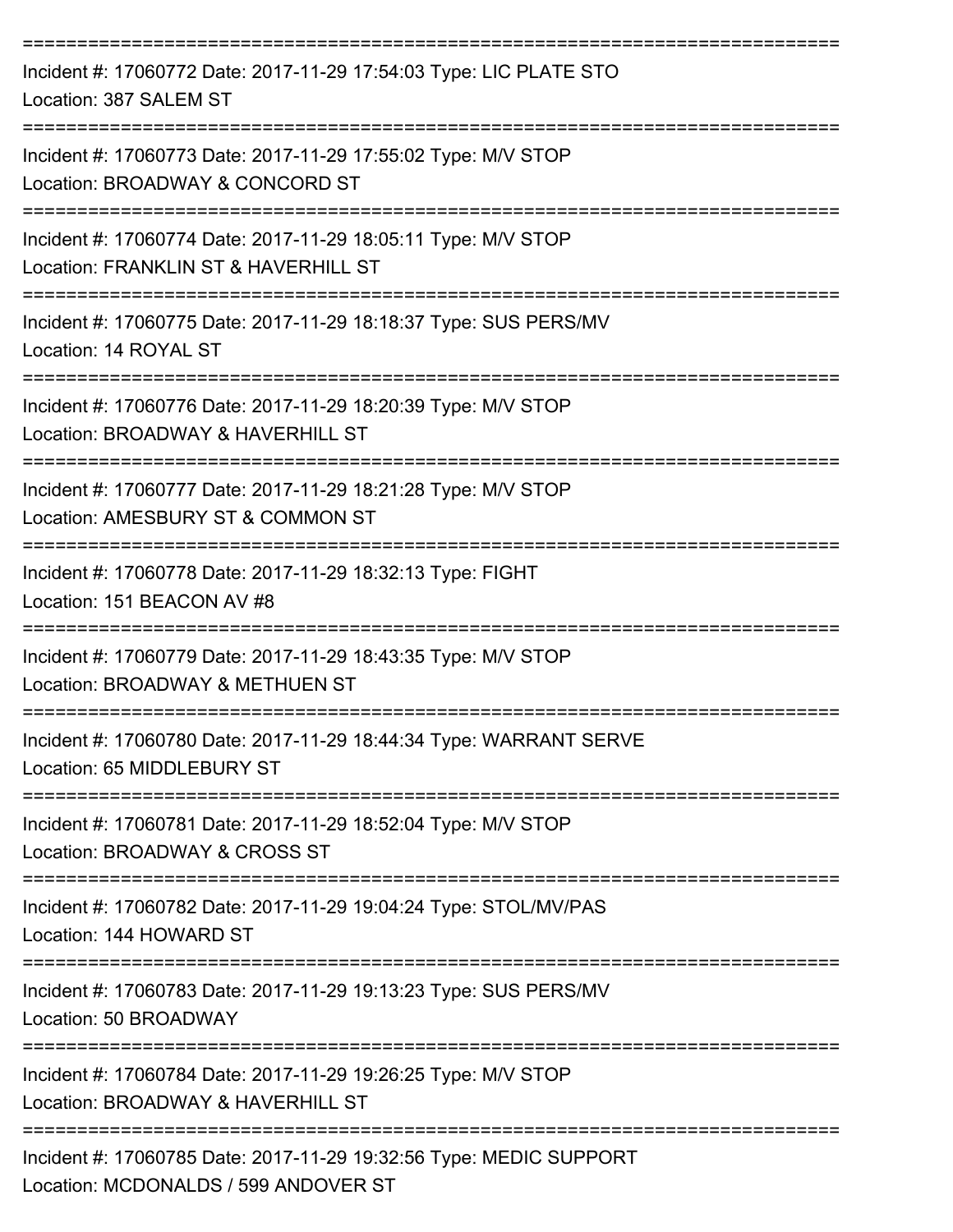| Incident #: 17060786 Date: 2017-11-29 19:39:05 Type: MEDIC SUPPORT<br>Location: 45 BROADWAY #511         |
|----------------------------------------------------------------------------------------------------------|
| Incident #: 17060787 Date: 2017-11-29 19:39:09 Type: WARRANT SERVE<br>Location: 60 SPRINGFIELD ST        |
| Incident #: 17060788 Date: 2017-11-29 19:57:50 Type: DISTURBANCE<br>Location: ESSEX ST & WINTER ST       |
| Incident #: 17060789 Date: 2017-11-29 20:01:01 Type: SUS PERS/MV<br>Location: ANDOVER ST & BEACON ST     |
| Incident #: 17060790 Date: 2017-11-29 20:15:37 Type: M/V STOP<br>Location: E HAVERHILL ST & HAVERHILL ST |
| Incident #: 17060791 Date: 2017-11-29 20:20:24 Type: DK (DRUNK)<br>Location: 55 BERKELEY ST              |
| Incident #: 17060792 Date: 2017-11-29 20:23:04 Type: DOMESTIC/PROG<br>Location: HUBBARD PL & WEST ST     |
| Incident #: 17060793 Date: 2017-11-29 20:30:29 Type: CK WELL BEING<br>Location: 45 MAY ST                |
| Incident #: 17060795 Date: 2017-11-29 20:55:13 Type: CK WELL BEING<br>Location: 16 W DALTON ST #BLD 27   |
| Incident #: 17060794 Date: 2017-11-29 20:55:39 Type: M/V STOP<br>Location: DRACUT ST & S BROADWAY        |
| Incident #: 17060796 Date: 2017-11-29 20:58:16 Type: M/V STOP<br>Location: EVERETT ST & ROWE ST          |
| Incident #: 17060797 Date: 2017-11-29 21:02:07 Type: 209A/VIOLATION<br>Location: 17 STORROW ST           |
| Incident #: 17060798 Date: 2017-11-29 21:10:34 Type: ALARM/BURG<br>Location: 112 PARKER ST               |
| Incident #: 17060799 Date: 2017-11-29 21:39:19 Type: SUS PERS/MV<br>Location: 40 OREGON AV               |